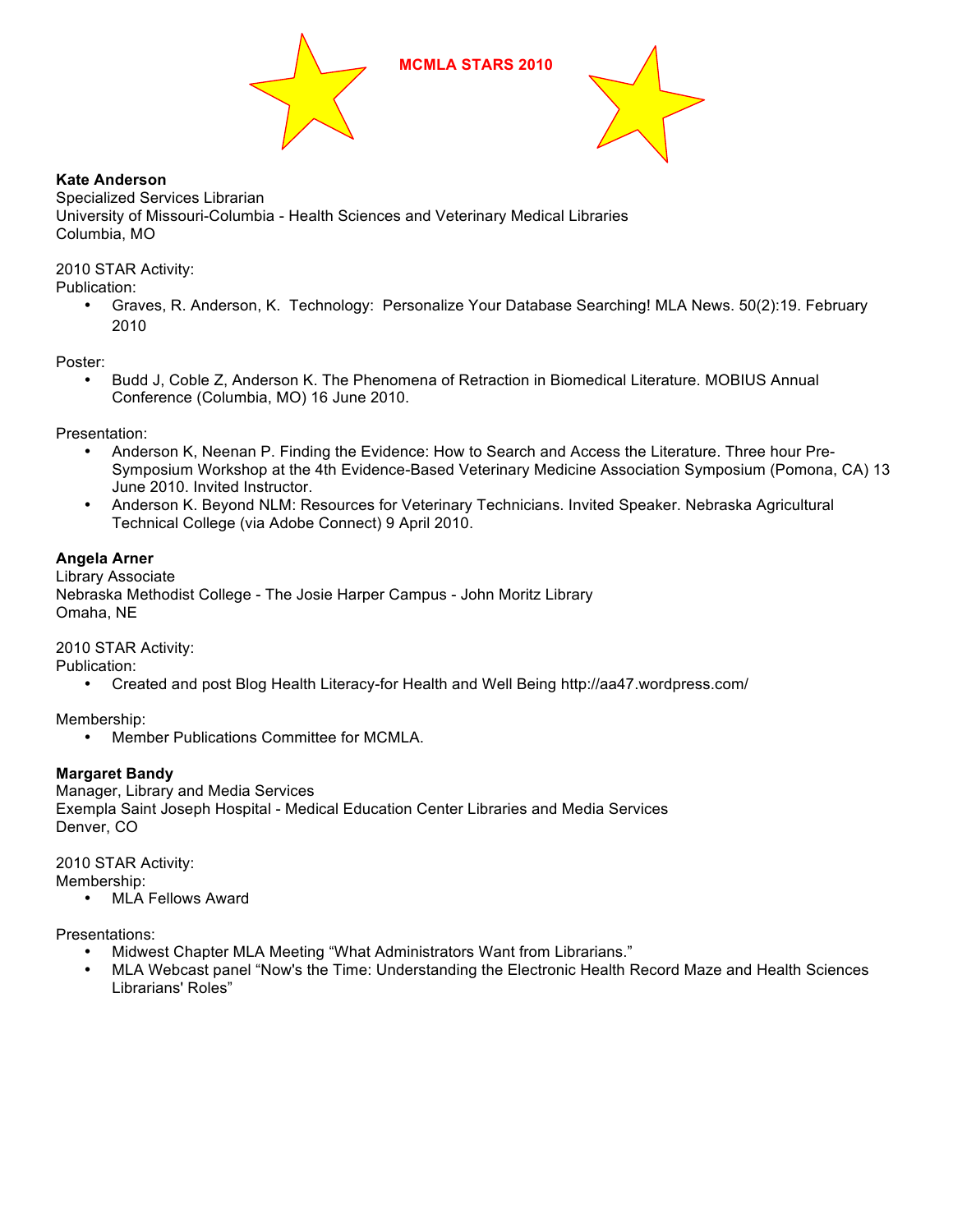# **Doug Blansit**

Library Director A T Still University of the Health Sciences - A T Still Memorial Library Kirksville, MO

2010 STAR Activity:

Editor:

• Column editor for the Journal of Electronic Resources in Medical Libraries

Publications:

- eTECHNOLOGY: Automating Repetitive Tasks: Getting Started with Hotkeys. Journal of Electronic Resources in Medical Libraries, 5(02), pp. 187 - 198.
- Readily Available Work-Around Technology for Demonstrating PDA Products to a Group. Journal of Electronic Resources in Medical Libraries, 5(01), pp. 85 - 93.
- eTECHNOLOGY: Using AutoIt to Simplify Scripting. Journal of Electronic Resources in Medical Libraries, 5(03), pp. 293 - 306.
- eTECHNOLOGY: An Introduction to Cascading Style Sheets (CSS). Journal of Electronic Resources in Medical Libraries, 5(04), pp. 395 - 409.
- eTECHNOLOGY: Basic Components of XML. Journal of Electronic Resources in Medical Libraries, 6(01), pp. 69 81.
- eTECHNOLOGY: Firewalls: Basic Principles and Some Implications. Journal of Electronic Resources in Medical Libraries, 6(03), pp. 260 - 269.
- eTECHNOLOGY: Readily Available Methods for Testing Linux. Journal of Electronic Resources in Medical Libraries, 6(02), pp. 174 - 183.
- eTECHNOLOGY: Object Oriented Programming: What is IT Talking About?. Journal of Electronic Resources in Medical Libraries, 7(01), pp. 90 - 97.
- eTECHNOLOGY: Free / Open Source Software Licenses. Journal of Electronic Resources in Medical Libraries, 6(04), pp. 362 - 370.
- eTECHNOLOGY: Interacting with Commercial Web Services in Novel Ways: Google Maps as an Example of Personalizing Web Services. Journal of Electronic Resources in Medical Libraries, 7(02), pp. 171 - 179.
- Basic Components of XML B. Douglas Blansit Journal of Electronic Resources in Medical Libraries, 1542-4073, Volume 6, Issue 1, 2009, Pages 69 - 81
- An Introduction to Cascading Style Sheets (CSS) B. Douglas Blansit Journal of Electronic Resources in Medical Libraries, 1542-4073, Volume 5, Issue 4, 2008, Pages 395 - 409
- Readily Available Methods for Testing Linux B. Douglas Blansit Journal of Electronic Resources in Medical Libraries, 1542-4073, Volume 6, Issue 2, 2009, Pages 174 - 183
- Firewalls: Basic Principles and Some Implications B. Douglas Blansit Journal of Electronic Resources in Medical Libraries, 1542-4073, Volume 6, Issue 3, 2009, Pages 260 - 269
- Free/Open Source Software Licenses B. Douglas Blansit Journal of Electronic Resources in Medical Libraries, 1542-4073, Volume 6, Issue 4, 2009, Pages 362 - 370

# **Jim Bothmer**

Assistant VP/Director, HSL Creighton University - Health Sciences Library Omaha, NE

# 2010 STAR Activity:

Presentation:

• Invited panelist for a session on Technology in Libraries presented at the Nebraska Library Association's College and University Section annual meeting in Omaha, NE.

Membership:

• Board of Directors Association of Academic Health Sciences Libraries.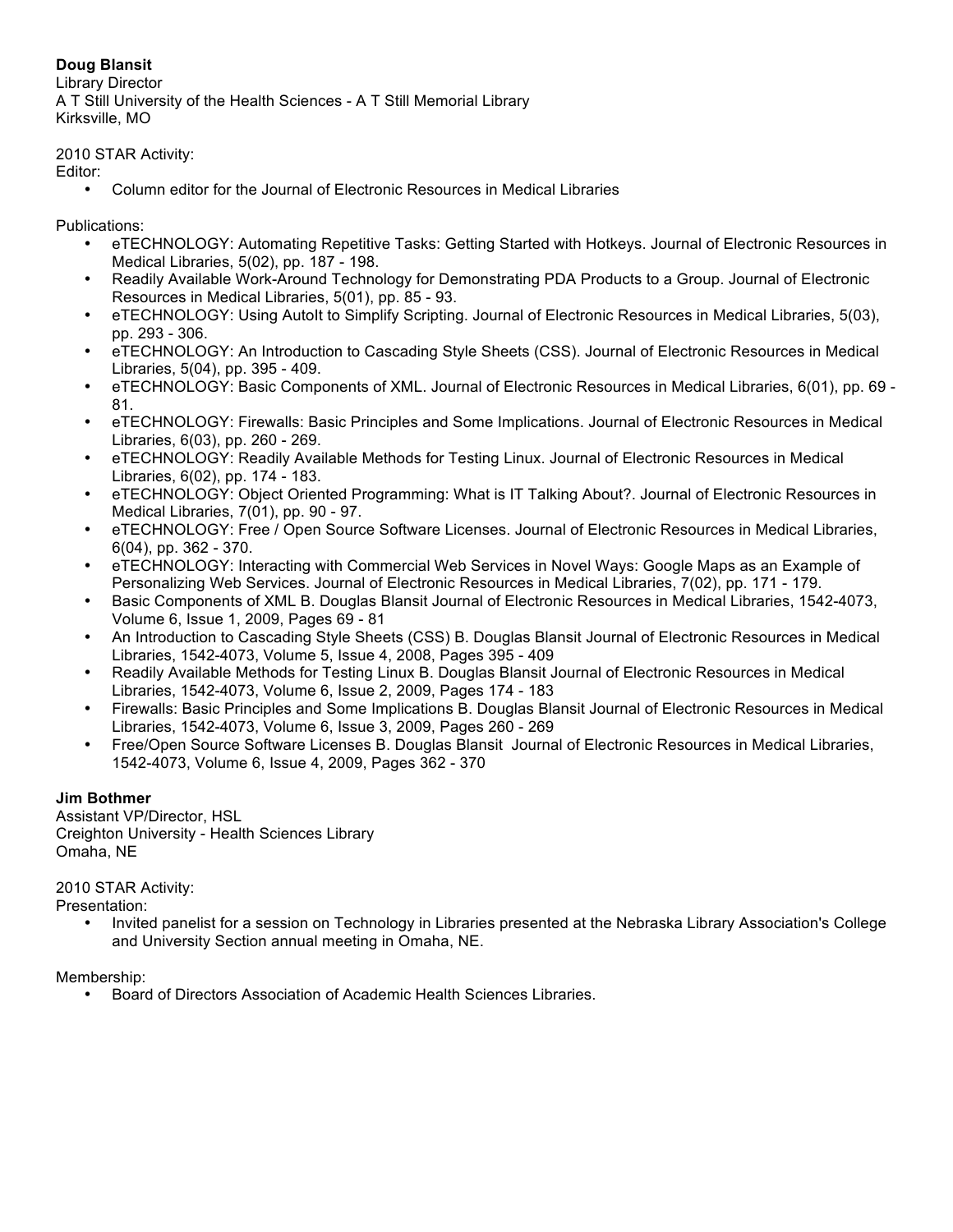# **Amrita Burdick**

Clinical Medical Librarian University of Missouri-Kansas City - Health Sciences Library Kansas City, MO

2010 STAR Activity:

Exhibit:

• Changing the Face of Medicine Exhibition at Dykes Library Oct. 3- Nov. 11, 2009 -- a collaboration with other MCMLA co-stars (listed alphabetically by surname) --Amrita Burdick, Karen Cole; Marilyn DeGeus; Lynn George; Sarah Kartsonis; Dawn McInnis; Peggy Mullaly-Quijas, and Amy Ritterskamp.

Publications:

- Wiki publication about the event written by the CFOM group (Amrita Burdick, Karen Cole; Marilyn DeGeus; Lynn George; Sarah Kartsonis; Dawn McInnis; Peggy Mullaly-Quijas, and Amy Ritterskamp) and posted by Amy Ritterskamp--Changing the Face of Medicine Collaboration http://www.libsuccess.org/index.php?title=Changing\_the\_Face\_of\_Medicine\_Collaboration
- Burdick, Amrita. Collaborating to celebrate women physicians -- Changing the face of medicine in Kansas City. Plains to Peaks Post 2010 April. 8(4):7-8.

# **Elizabeth Burns**

Medical Library Director VA Medical Center - Medical Library Kansas City, MO

2010 STAR Activity:

Publication:

• I was asked to write a book review for JMLA this year. I submitted it, but I'm not sure in which issue it is being published.

# **Jerry Carlson**

Medical Librarian Poudre Valley Health System - Medical Library Fort Collins, CO

2010 STAR Activity:

Award Received:

• CCML's Marla Graber Award for Excellence and Achievement.

Publication:

• Chapter 16, "Solo Librarians"; for the MLA Guide to Managing Health Care Libraries, 2nd Edition.

**Joyce Condon** Reference Librarian Exempla Saint Joseph Hospital Denver, CO

2010 STAR Activity:

Award Received:

• Colorado Council of Medical Librarians Marla Graber Award for Excellence and Achievement in Health Sciences Librarianship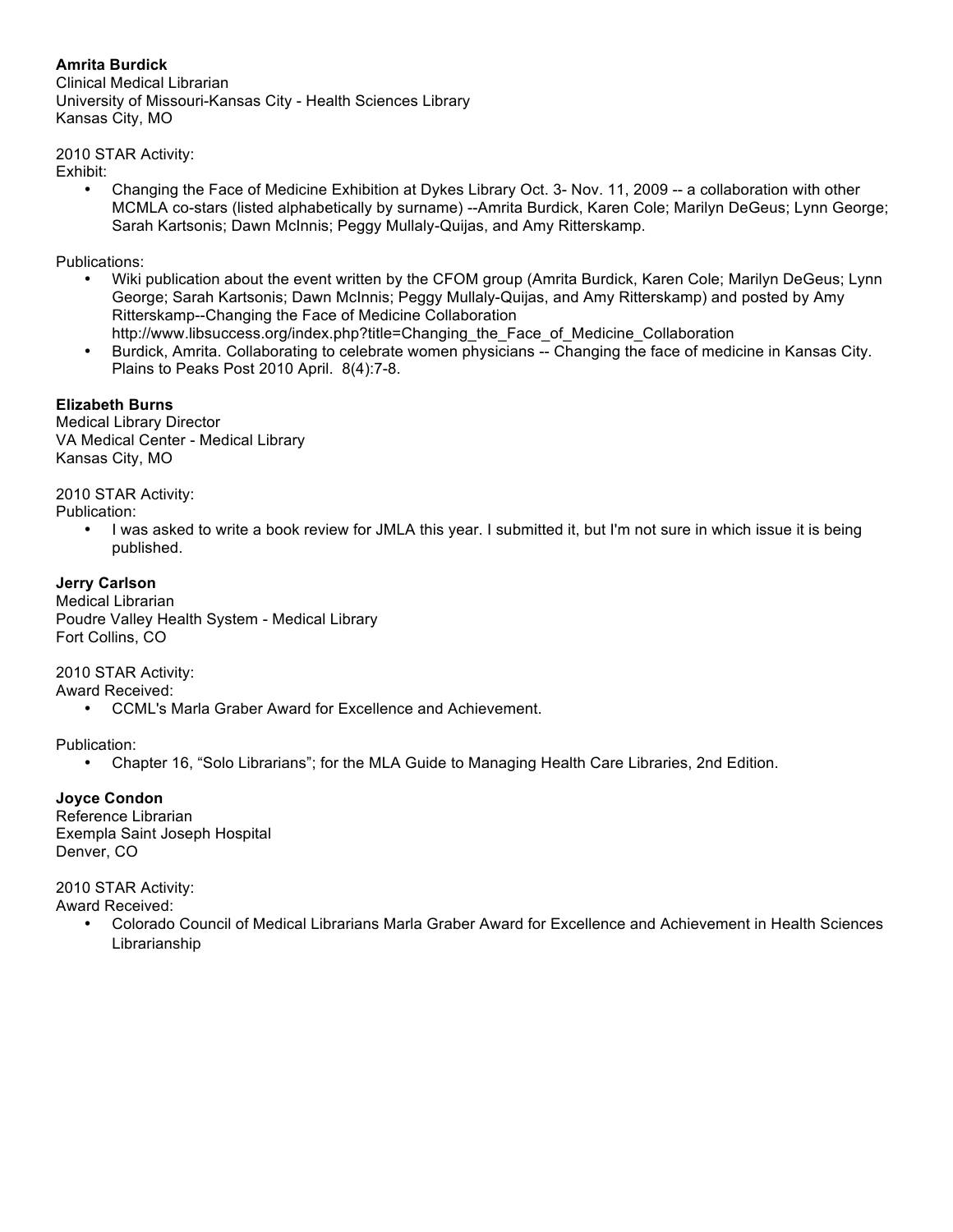**Laura Cullerton** Information Specialist Platt College - Knowledge Resource Library Aurora, CO

2010 STAR Activity:

Membership:

- I have received AHIP for the first time this year.
- Treasurer for the Rocky Mountain Special Library Association.

Award Received:

• Professional Development award from the NN/LM MidContinental Region to come to the MCMLA conference.

#### **Melissa De Santis**

Deputy Director Univ of Colorado Denver - Health Sciences Library Aurora, CO

2010 STAR Activity:

Course Taught:

• Taught MLA CE 500 - Emerging Technologies for Librarians at the MLA 2010 meeting in Washington, DC.

Membership:

- Member of MLA's National Program Committee (NPC) for the 2011 meeting.
- Chair of MLA's Technology Advisory Committee (previously MLANET Editorial Board)
- Member of MCMLA's Membership Committee

Other Activity:

• Serving as an AHIP mentor

### **Sharon Dennis**

Technology Coordinator, NN/LM MidContinental Regio University of Utah - Spencer S. Eccles Health Sciences Library Salt Lake City, UT

2010 STAR Activity:

Presentations:

- Joint Meeting of the MLGSCA/NCNMLG, Glendale, AZ, January 28, 2010 Evaluating an Online Self-Discovery Web 2.0 Class.
- MidContinental Medical Library Association Chapter Annual Meeting, Breckenridge, CO, September 23, 2009 Evaluating an Online Self-Discovery Web 2.0 Class.

Poster:

• Medical Library Association Annual Meeting, Washington, DC, May 25, 2010 - Biomedical Informatics & Medical Librarianship: Reflections on the Woods Hole Experience.

Classes Taught:

- American Society for Pharmacology and Experimental Therapeutics Experimental Biology 2010 Annual Meeting, Anaheim, CA, April 25, 2010 - Applying Web 2.0 Technologies in Teaching Pharmacology.
- Distance Classes Taught via Adobe Connect to MidContinental Region members, December 4 and 14, 2010 PubMed Update.
- Distance Class Taught via Moodle to MidContinental Region and Pacific Southwest Region members, October 2009 - January 2010 (10 weeks) - 13 Things Web 2.0 Technologies (MLA CE accredited).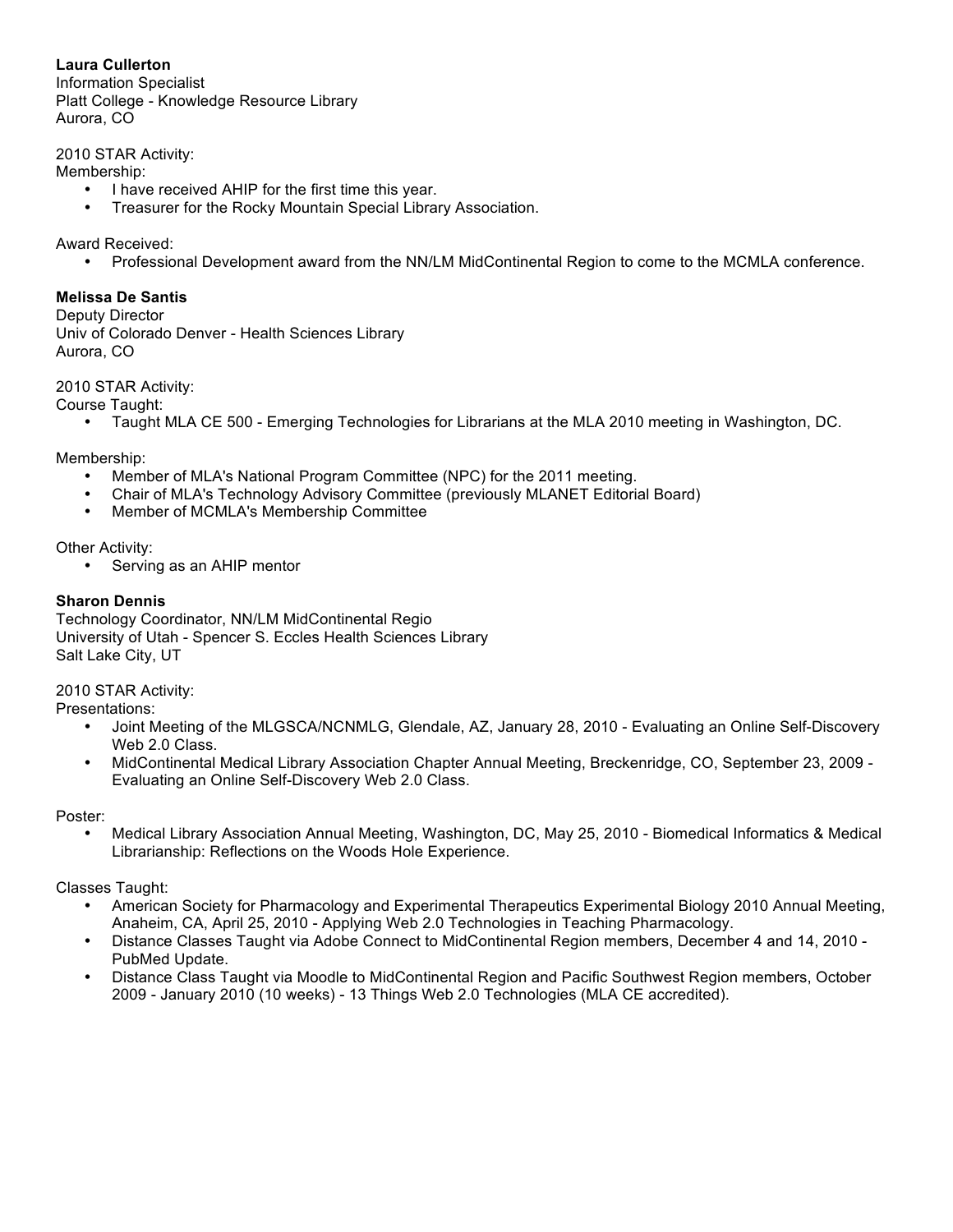# **Rosalind Dudden**

Library and Knowledge Services Director National Jewish Health - Library and Knowledge Services and Tucker Medical Library Denver, CO

2010 STAR Activity:

Memberships:

- Chair, MLA Research Section
- Member, MLA Section Council
- Member, MCMLA Research Committee

### **Adelaide Fletcher**

Online Educational Services Librarian UC Denver - Anschutz Medical Campus - Health Sciences Library Aurora, CO

2010 STAR Activity:

Poster:

• Hoffecker, L and Fletcher, A. "The Role of the Colorado Medical Community in the Formation of the Medical Library Association" MCMLA 2009, Breckenridge, CO.

Presentation:

• Hoffecker, L and Fletcher, A. "The Role of the Colorado Medical Community in the Formation of the Medical Library Association", MLA 2010, Washington, D.C.

Project Funded:

• The MCR RML has funded the Health Sciences Library at UC Denver to carry out a one year project: "Development and Marketing of an Online Community-Building Resource for Information Professionals Interested in Library-based CTSA Initiatives" and I have been hired to execute the project by the PI, Jerry Perry

Membership:

• Renewed AHIP at the Provisional level

#### **Jenny Garcia**

Health Sciences Librarian University of Wyoming - William R. Coe Library Laramie, WY

2010 STAR Activity:

Grant Approval:

• Received grant funding from the University of Wyoming Grant-in-Aid program to visit supervisors in Wyoming hospitals to determine expectations of newly hired UW graduates in the area of information literacy, databases and resources the newly hired graduates are expected to use in the hospital environment and if they are meeting those expectations. The research will be conducted over the summer of 2010.

#### **Tom Gensichen**

Head of Systems Univ. of Nebraska Medical Center - McGoogan Library of Medicine Omaha, NE

2010 STAR Activity:

Membership:

• Chair, MCMLA Bylaws Committee

**Ellen Graves**

Reference Librarian Exempla Saint Joseph Hospital Denver, CO

2010 STAR Activity: Membership:

• Member of NN/LM MidContinental Region Regional Advisory Board May 2009- April 2010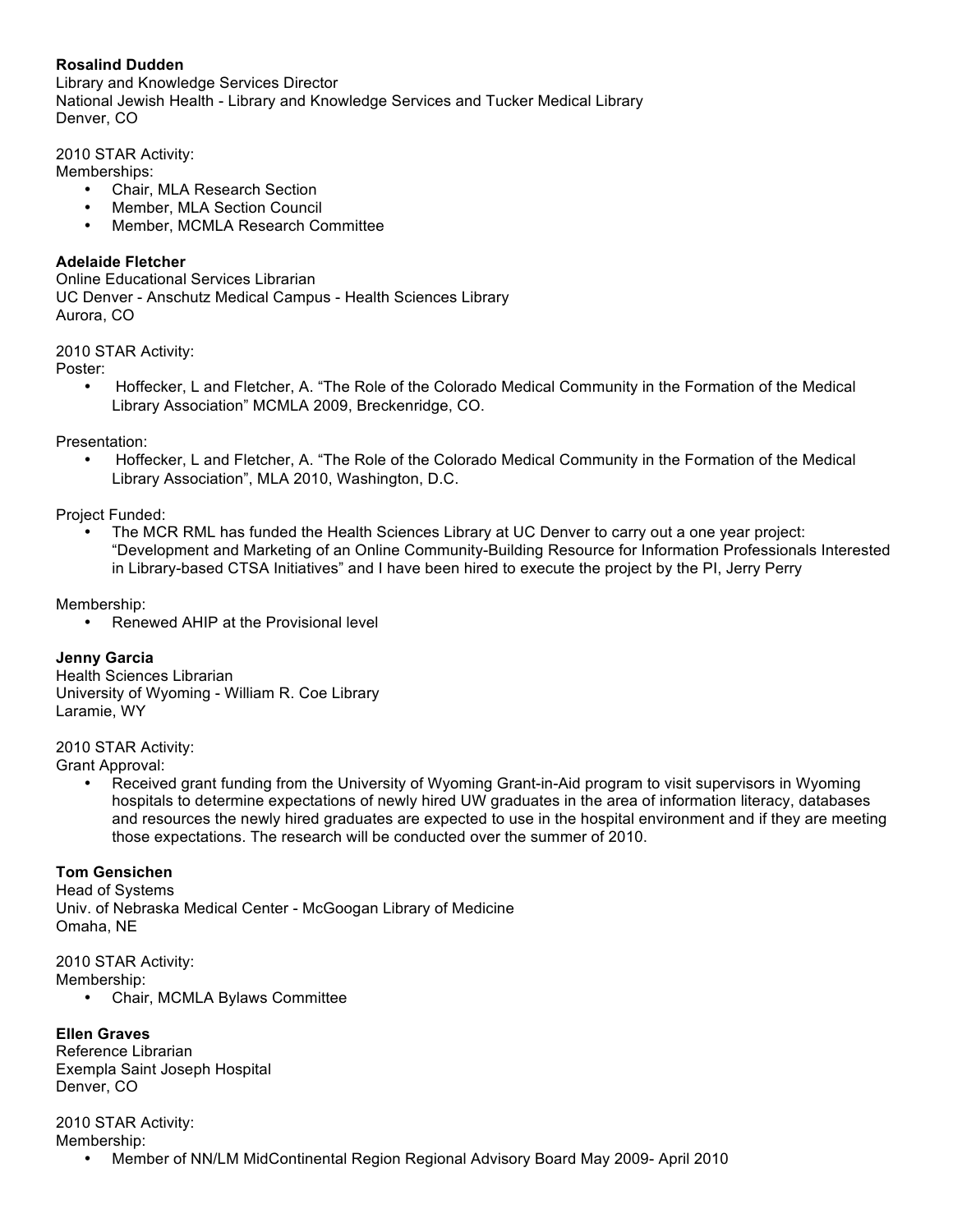# **Rebecca Graves**

Education Services Librarian University of Missouri - J. Otto Lottes Health Sciences Library Columbia, MO

2010 STAR Activity:

- Publication:
	- Graves, R. Anderson, K. Technology: Personalize Your Database Searching! MLA News. 50(2):19. February 2010

Presentation:

• Co-presentor w/Barb Jones: Beyond Google. 3rd Annual Evidence Based Practice on the Frontline: building a culture of quality, safety and nursing professionalism. Columbia, MO April 22, 2010

# **Teresa (Teri) Hartman**

Associate Professor, Head of Education University of Nebraska Medical Center - McGoogan Library of Medicine Omaha, NE

2010 STAR Activity:

Poster:

• Geske, J.A., Paulman, P., Hartman, T., Goodman, B. The Effect of an M3 Preceptorship on Student Interest in Family Medicine. Presented at the Annual Spring Conference of the Society of Teachers of Family Medicine, New Orleans, LA, April 27-May 1

Programs Implemented:

- Along with Euem Osmera, Peggy Finch, Sue Clark, Stuart Dayton, Nancy Woelfl-helped design and roll out the first McGoogan on wheels book cart to bring the library to our users-photo can be seen here: http://blog.unmc.edu/library/?p=719
- Along with Marie Reidelbach, Brian Erb, Mary Helms, Nancy Woelfl-worked to support new High School Alliance at UNMC with library resources and information literacy services.

Membership:

• MCMLA Library Advocacy Task Force

# **Mary Helms**

Associate Director, Library Resources & Technology University of Nebraska Medical Center - McGoogan Library of Medicine Omaha, NE

2010 STAR Activity:

Other Activity:

- AHIP Mentor
- MLA Annual Meeting Resume Clinic Reviewer

#### Membership:

- MLA Grants & Scholarship Committee, Member
- **ICON Executive Sectretary**
- Omaha Public Library Board of Trustees, Member and Secretary
- UNMC College of Medicine Admissions Committee, Member
- Nebraska Aids Project, Volunteer
- University of South Carolina School of Library & Information Science, ALA Accreditation Review, Team Member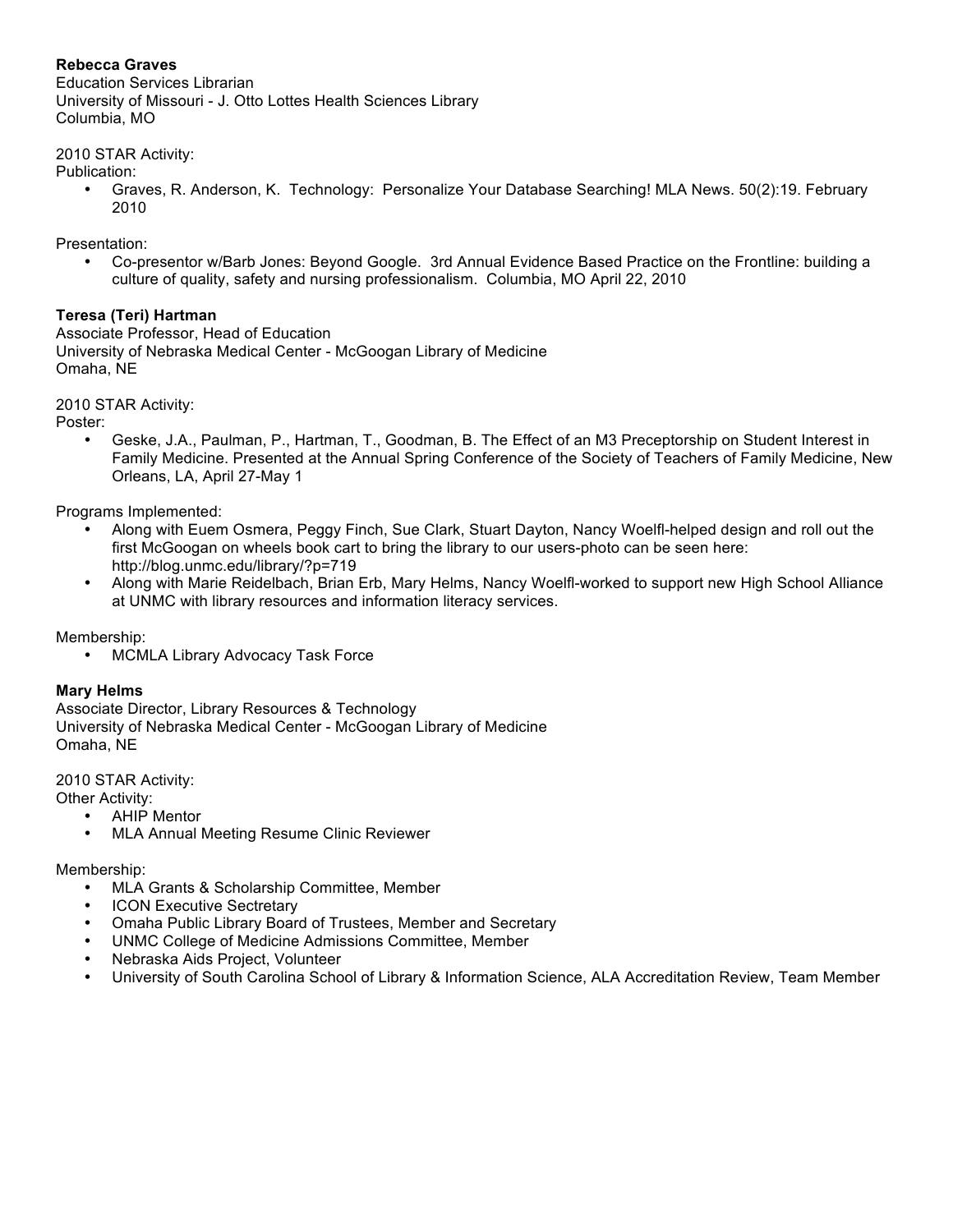**Jackie Hittner** Library Services Manager American Association of Orthodontists St. Louis, MO

2010 STAR Activity:

Presentation:

• Guest lecturer for the Univeristy of Missouri - Columbia Special Libraries graduate class

Membership:

- Chair, MCMLA Honors and Awards Committee
- Chair, MCMLA2011 Planning Committee
- Member, MCMLA Annual Meeting Task Force

Other Activity:

• Mentor to a University of Missouri - Columbia library student who did her practicum at the AAO Library

# **Holly Hubenschmidt**

Head, Instruction & Liaison Services Webster University - Emerson Library St. Louis, MO

2010 STAR Activity:

Membership:

- Chair of the Nursing & amp; Allied Health Resources Section of MLA<br>• Chair of the Communications Committee of the St. Louis Medical Lib
- Chair of the Communications Committee of the St. Louis Medical Librarians
- Member at Large of the St. Louis Medical Librarians

# **Tracey Hughes**

Instructional Resources Librarian University of Missouri - Kansas City - Dental Library Kansas City, MO

2010 STAR Activity:

Membership:

- Member, Professional Activities Committee, Health Sciences Library Network of Kansas City (HSLNKC), 2010.
- Member, Membership Committee, MCMLA, 2009 Present.
- Member, Cultural Diversity Initiative Group, UMKC School of Dentistry (with guidance from the REACH Healthcare Foundation), 2010.

Presentations:

- "PubMed Refresher...OR, 10 Things You May Not Have Known about PubMed"; (co-presentation with Peggy Mullaly-Quijas, Director of Health Sciences Libraries), UMKC Dental Library, 28 July 2010.
- "Toothbrushes, Posters, and Teeth, Oh My!: Library Support for a Dental Public Health Course"; poster session, MLA Annual Conference, Washington, DC, 24 May 2010.
- "UMKC School of Dentistry's Instructional Resources Library"; HSLNKC quarterly meeting, Kansas City, MO, 14 April 2010.

Other Activities:

- Created and maintained a Facebook presence for MCMLA, 2010.
- Created and maintained a Facebook presence for the Instructional Resources Library, UMKC Dental Library, 2010.
- Created and maintained a LibGuide for the Instructional Resources Library, UMKC Dental Library, 2009 Present.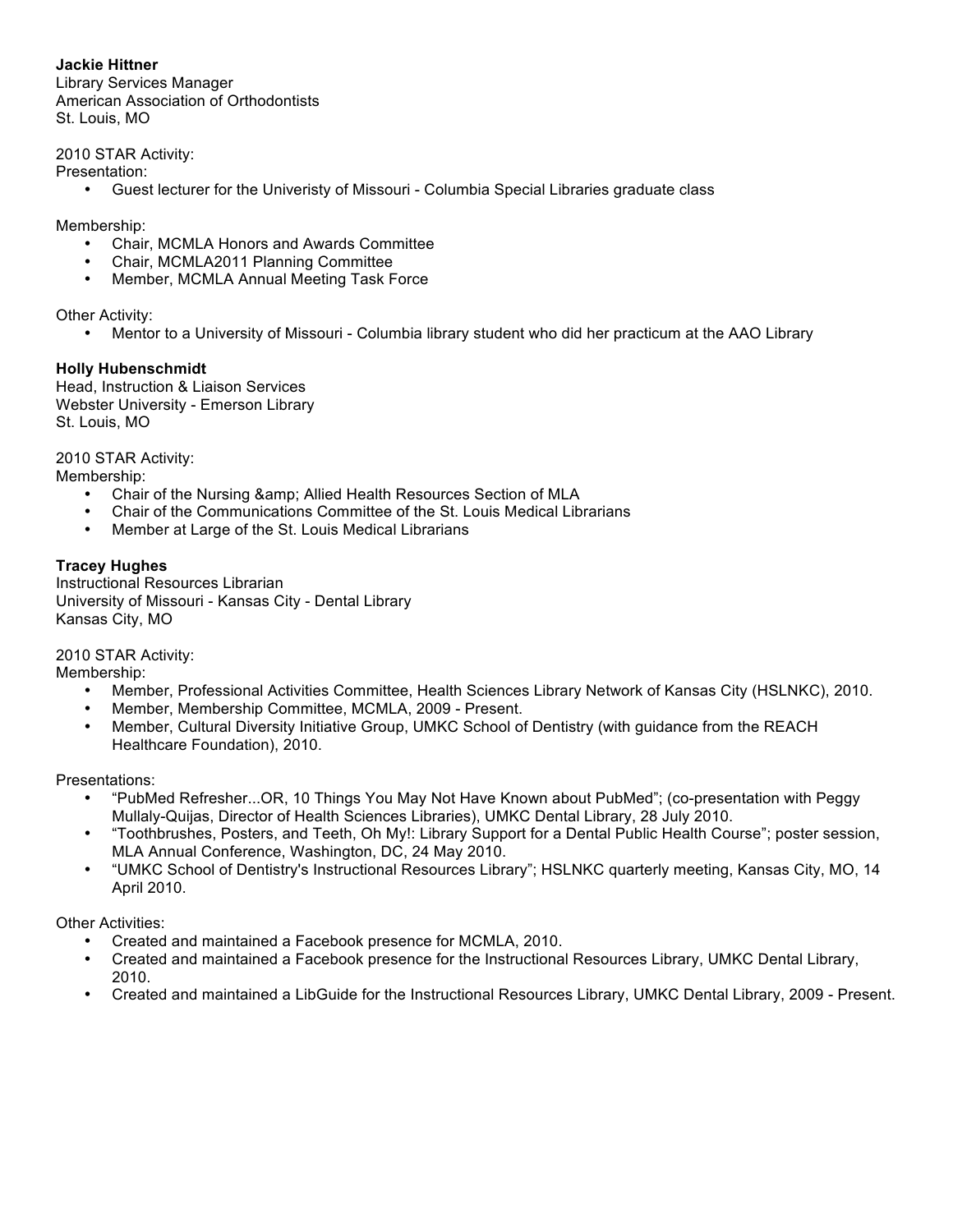# **Barb Jones**

RML Liaison University of Missouri - J. Otto Lottes Health Sciences Library Columbia, MO

2010 STAR Activity:

Presentation:

• Jones, B; Graves, R. Beyond Google. 3rd Annual Evidence Based Practice on the Frontline: building a culture of quality, safety and nursing professionalism. Columbia, MO April 22, 2010

### **Lenora Kinzie**

Director, Library Services Stormont-Vail HealthCare - Stauffer Health Sciences Library Topeka, KS

# 2010 STAR Activity:

Meetings Attended:

- Attended ANCC Magnet Conference, October 1-3, 2009, Louisville, KY with 16 nurses from our organization. Asked by Vice President of Patient Care Services to attend as Stormont-Vail was recognized with Magnet certification.
- Attended Supporting Clinical Care: An Institute in Evidence-Based Practice for Medical Librarians, August 2-5, 2010, Dartmouth College, Hanover, NH. Attendance was supported by National Network of Libraries of Medicine, Midcontinental Region 2010 Professional Development Award.

Membership:

• MCMLA Research Committee, 2009-2010

# **Sarah Beck Kirby**

Medical/Consumer Health Librarian Providence Medical Center - Providence Saint John Staff Medical Library Kansas City, KS

2010 STAR Activity:

Membership:

- MCMLA Incoming Chair 2009-2010
- Participating member of NN/LM MidContinental Region Regional Advisory Board April 2009- April 2010

Milestone:

• 15 Years Providence Medical Center February 2010

#### **Kelly Klinke**

Librarian Liberty Hospital - Health Resource Library Liberty, MO

2010 STAR Activity: Membership:

- Member of the NNLM's Regional Board Advisory Committe through April, 2010.
- Member of the MCMLA Gov't Relations Committee, thru 2011.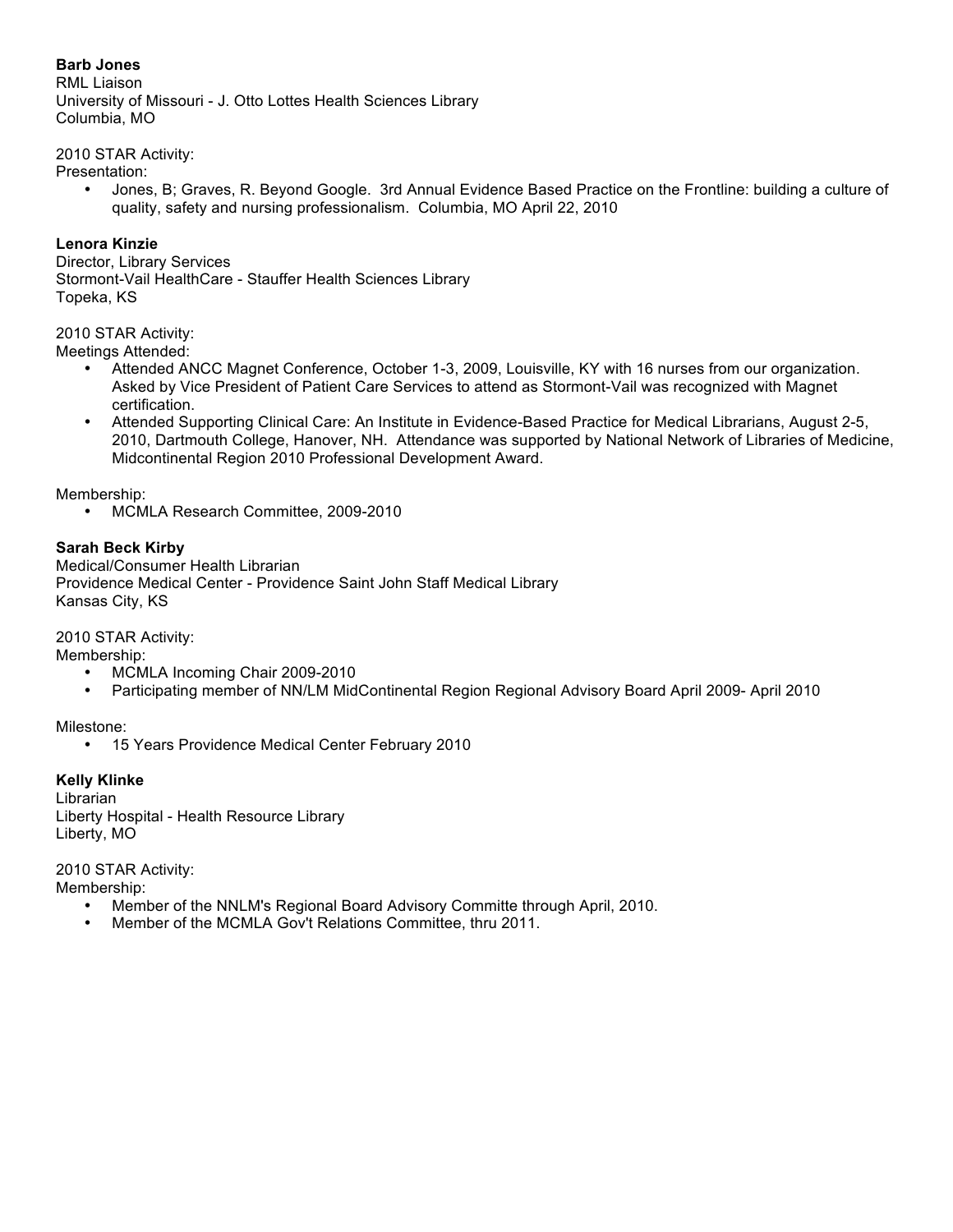# **Jeanne Le Ber**

Education and Research Services University of Utah - Spencer S. Eccles Health Sciences Library Salt Lake City, UT

2010 STAR Activity:

Membership:

- MCMLA Executive Committee. Completing my three year commitment as Immediate Past Chair (2009-10), Nominating Committee 2010.
- Utah Academic Library Consortium Professional Development Committee. Managing Your Career all day retreat. August 13, 2010. Planning Committee

Posters:

- Amos, Kathleen, Joan Gregory, Jeanne Le Ber, Nancy Lombardo, Mary McFarland, Jean P. Shipman, Joan Stoddart, Todd Vandenbark, Alice Weber, and Mary Youngkin. How to Connect: Reflections on a Library's Order and Disorder. MLA Conference. Washington, D. C. May 21-26, 2010.
- Chao, Erminia, Linda Jones, JaNae Kinikin, and Jeanne Le Ber. Coming Together for Professional Development: UALC PD Committee Activities. ULA Conference. St. George, UT, May 13-14, 2010.
- Le Ber, Jeanne and Nancy T. Lombardo. Library and Medical School Faculty Collaborate on Innovative Curriculum Programs. WGEA Conference, Asilomar, CA. April 25-27, 2010.

Meeting Attended:

• Attended the LiME (Libraries in Medical Education) and CRIME (Computer Resources in Medical Education) meetings.

### **Kimberly Lyons-Mitchell**

Medical Librarian Vail Valley Medical Center - Educational Resource Library

Edwards, CO

2010 STAR Activity:

Grant Approval:

• This year I was chalenged with assisting our Radiation Oncologist in submitting a grant to the ASCO (American Society for Clinical Oncology) Foundation for a Komen Imroving Cancer Care Grant. The physician and I (the medical librarian) crafted and wrote the grant together (I am also a grant writier in my spare time). The grant is for a program for rural/community radiation oncologists to improve the care that they deliver to breast cancer patients receiving radation therapy. These rural oncologists will be paired with breast radiation "experts" via a Webex type connection once per month. During their meeting, the expert will advise the rural physician how their treatment plan might be changed to optimise the radiation that their patients receive. Of the 122 letters of intent written, 20 were invited to submit a full grant proposal, we were one of the 20 invited proposals. The committee was to select three reciepients from these 20 proposals. We were awarded one of two grants, the other went to Dana Farber, in the ammount of \$1.35 million to execute our project over the next three years. We are so pleased and excited to bring such an important project to rural Colorado.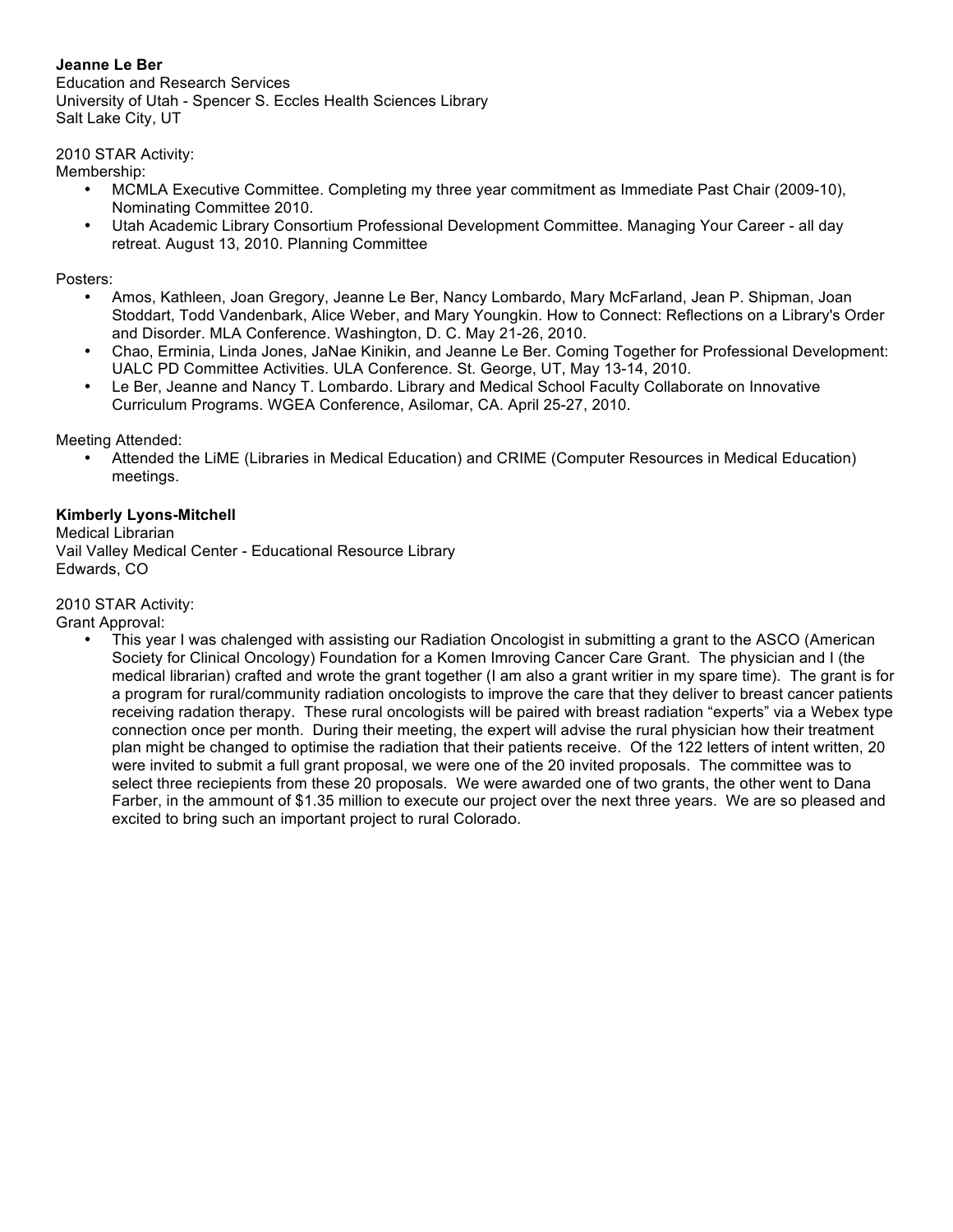# **Marty Magee**

Education and Nebraska Liaison McGoogan Library of Medicine - Univ. of Nebraska Medical Center Omaha NE

2010 STAR Activity:

Publication:

• School Library Monthly, June 2010, " From Gummy Bear Genetics to Harry Potter's World: Health Resources for Students from the National Library of Medicine"

Continuing Education Taught:

- Behind Closed Doors with Barb Jones at Greater Midwest MLA in Sept. 2010
- Thinking Like an MBA, online January 2010
- Caring for the Mind -online with Siobhan Champ-Blackwell June 2010
- Guest Lecturer at University of Missouri School of Information Science and Learning Technologies Reference Class

Membership:

- Nebraska State Advisory Council on Libraries
- MCMLA Education Committee Chair
- ICON Health Science Library Consortium Executive Board Junior member

### **Betsy Mueth**

Resource Center & Archives Coordinator Missouri Baptist Medical Center - Clinical Nursing Institute St. Louis, MO

2010 STAR Activity:

Poster:

• Poster at MCMLA 2009

Membership:

• President-elect MCMLA 2010-2011

Presentations:

- Round table discussion on library teaching at SLML, May 2010
- Established "Research Tips & Tricks" segment at monthly Shared Governance meetings for MoBap
- HIPAA training for new volunteers

#### **Kenny Oyer**

Librarian Alegent Health Bergan Mercy Hospital - Hartigan Medical Library Omaha, NE

2010 STAR Activity:

New Library Space:

• Longevity, consistent high quality service, customer/physician satisfaction, administrator, co-worker, patient and relatives, and student satisfaction. Active listening to their needs, wants, and problems I can help solve. All of these resulted in an unsolicited new library with TALL windows, all new furniture, custom-built circulation and work desk with hidden monitor and keyboard,all new everything but me and some of the books. The new location is high visibility for all campus traffic, and access is easy (no maze involved).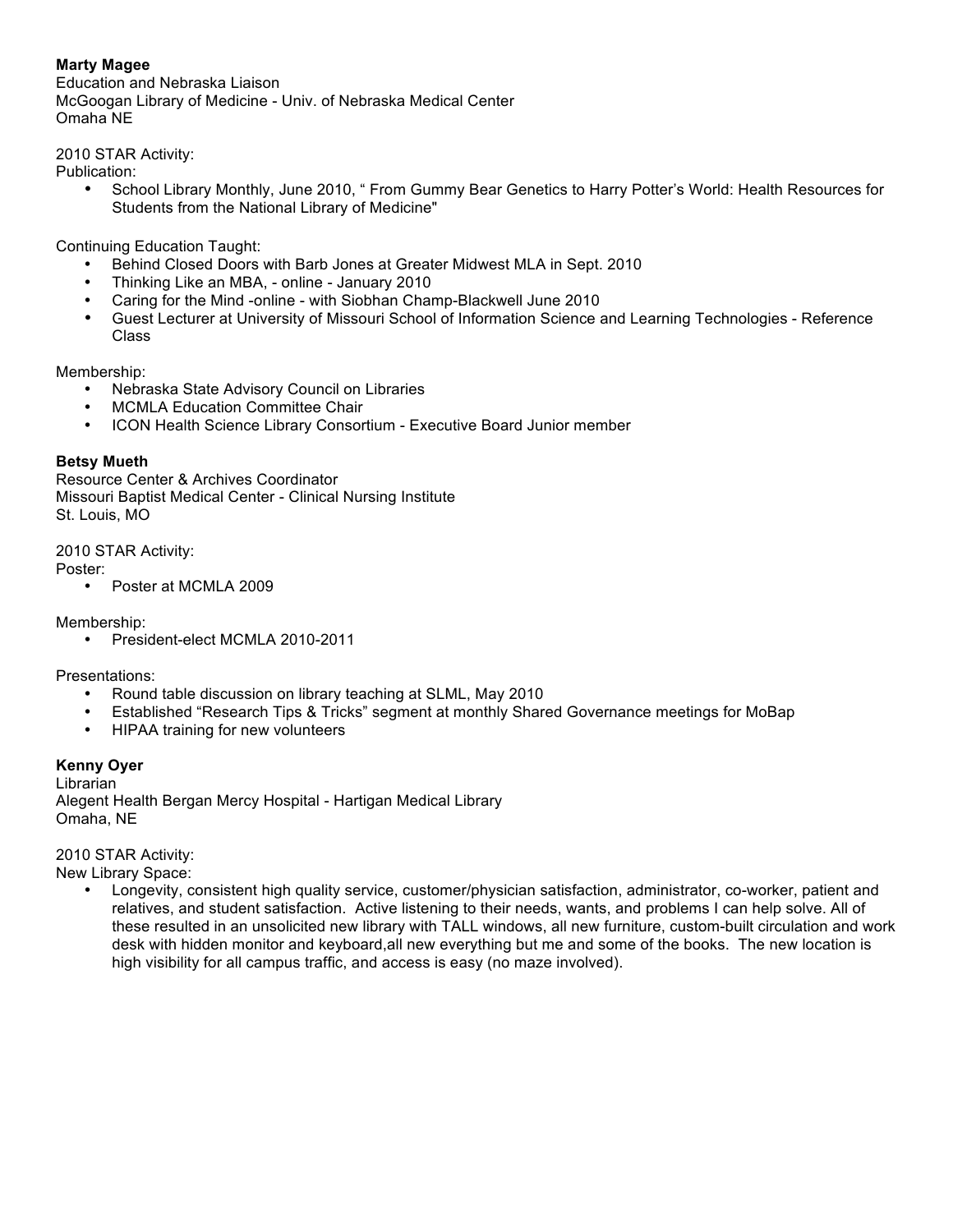# **Brenda Pfannenstiel**

Manager of Library Services Children's Mercy Hospitals & Clinics -Health Sciences Library & Kreamer Family Resource Center Kansas City MO 64108

2010 STAR Activity: Publications:

- Pfannenstiel, Brenda. "Health Literacy and Librarians: Natural Partners" presented online in a Library Advocacy segment hosted by Barbara Jones during the July "Breezing Along with the RML" webconference, July 21, 2010.
- Pfannenstiel, Brenda. "In Their Own Words: Pioneering Women Physicians." HSLNKC Meeting, Oct. 14, 2009. • Pfannenstiel, Brenda. "Respecting History and Making Friends: Advocating for Libraries While Promoting the
- History of Women in Pediatrics." MCMLA Annual Meeting, Sept. 23, 2009.

### Editor:

• Consumer Health column in MLA News, Aug. 2007-2010

Membership:

- Academy of Health Information Professionals, Distinguished Member (renewed 2010 through 2014)
- Journal of the Medical Library Association Editorial Board member, 2009-

# **Marie Reidelbach**

Associate Director for User Services University of Nebraska Medical Center - McGoogan Library of Medicine Omaha, NE

### 2010 STAR Activity:

Course Taught:

• Team taught NRSG 806 Information Literacy and Scholarly Writing for Advanced Practice Nurses (Asynchronous Course) Fall and Spring Semester and Summer Session

Presentation:

• NU/MU Master of Library Science Course on Copyright / Fair Use.

Membership:

- Chair of the College and University Section of the Nebraska Library Association
- Member of the Nebraska Library Association Board
- Secretary and member of the Eastern Library System Board
- Senator of the University of Nebraska Medical Center Faculty Senate
- Chair of the Intellectual Property Committee
- Renewed AHIP at the Distinquised Level

# **Lisa Traditi**

Head of Education University of Colorado - Health Sciences Library Aurora, CO

2010 STAR Activity:

Publications:

- Chapter Using Technology to Support EBP in Evidence-Based Practice: An Implementation Guide for Healthcare Organizations edited by Janet Houser and Kathleen S. Oman. Jones & Bartlett Learning: Sudbury MA 2010.
- Chapter "Searching the Literature" in Research and Evidence-Based Practice Manual, 2d Edition. University of Colorado Hospital Department of Professional Resources: Aurora CO 2009.

Membership:

• Chair, MCMLA Nominating Committee

Presentation:

• Panelist, Symposium of Sages CE Course, MCMLA 2010, Wichita

#### **Alice Weber**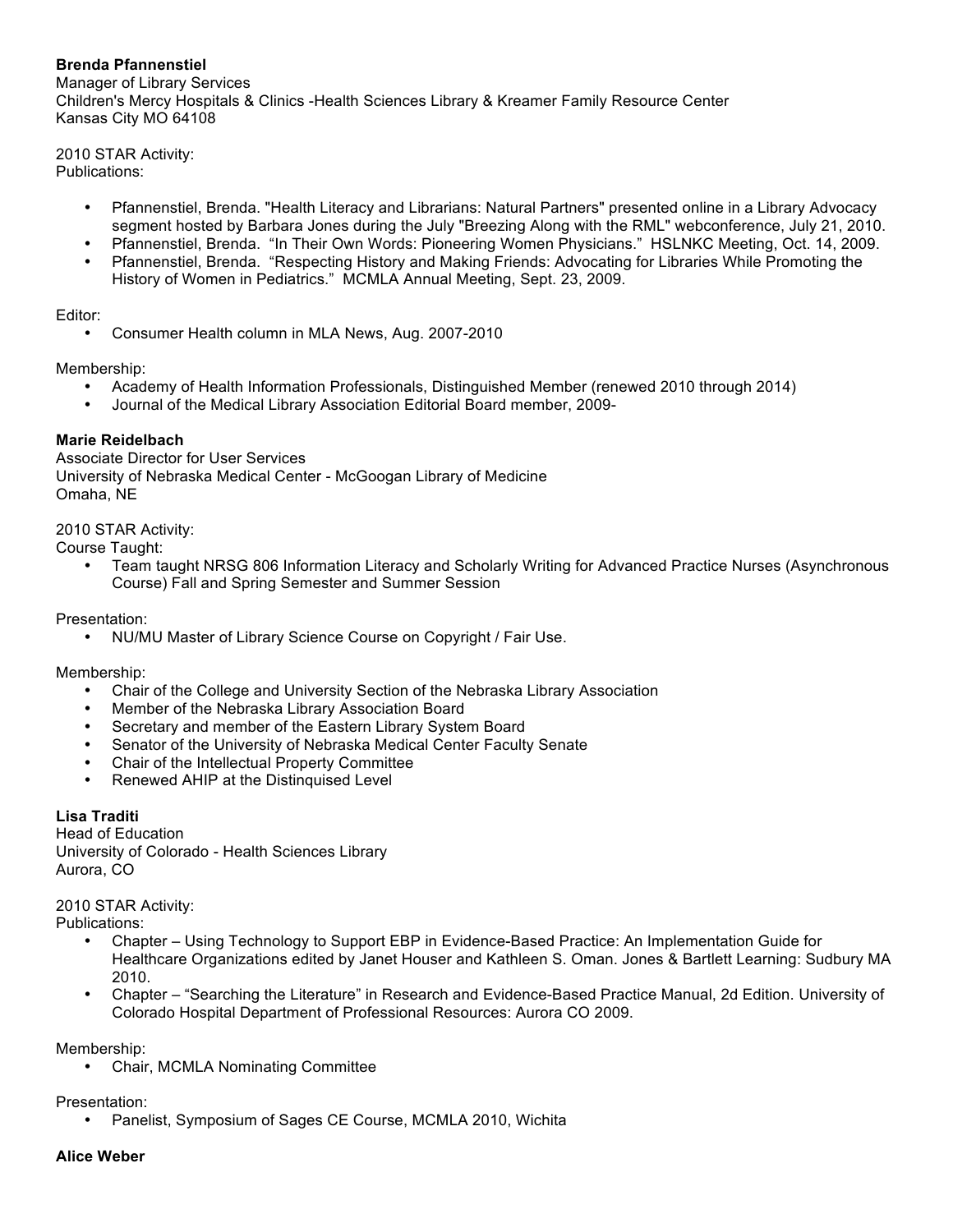Collection Development Librarian University of Utah - Spencer S. Eccles Health Sciences Library Salt Lake City, UT

2010 STAR Activity:

Poster:

• Amos, Kathleen, Joan Gregory, Jeanne Le Ber, Nancy Lombardo, Mary McFarland, Jean P. Shipman, Joan Stoddart, Todd Vandenbark, Alice Weber, and Mary Youngkin. *How to Connect: Reflections on a Library's Order and Disorder*. MLA Conference. Washington, D. C. May 21-26, 2010.

Presentation:

• Weber, Alice and Gregory, Joan. *Come into our ëEscape Fireí: How new attitudes can preserve the future of health sciences libraries.* Mid-continental Chapter of the Medical Library Association Conference. Breckenridge, CO (September 23, 2009)

Membership:

- Became Senior AHIP member 2010
- MCMLA Research Committee Co-chair 2009-2010

# **Karen Wiederaenders**

Director of Library Services St. Luke's Hospital of Kansas City - Health Sciences Library Kansas City, MO

2010 STAR Activity:

Grant Awarded;

• Continuity of Health Information grant from the RML

# **Nancy N. Woelfl**

Professor and Director McGoogan Library of Medicine - University of Nebraska Medical Center Omaha, NE

2010 STAR Activity:

Membership:

- MCMLA Parliamentarian<br>• Member (2007-2010) AA
- Member (2007-2010) AAHSL Assessment and Statistics Committee (the group that produces *Annual Statistics of Medical School Libraries in the United States and Canada*).

Other Activity:

• This year, I worked to get the university, the hospital and our physician practice groups to work together to mutually support breast-feeding mothers by making all lactation rooms available to all nursing mothers, no matter what their affiliation.